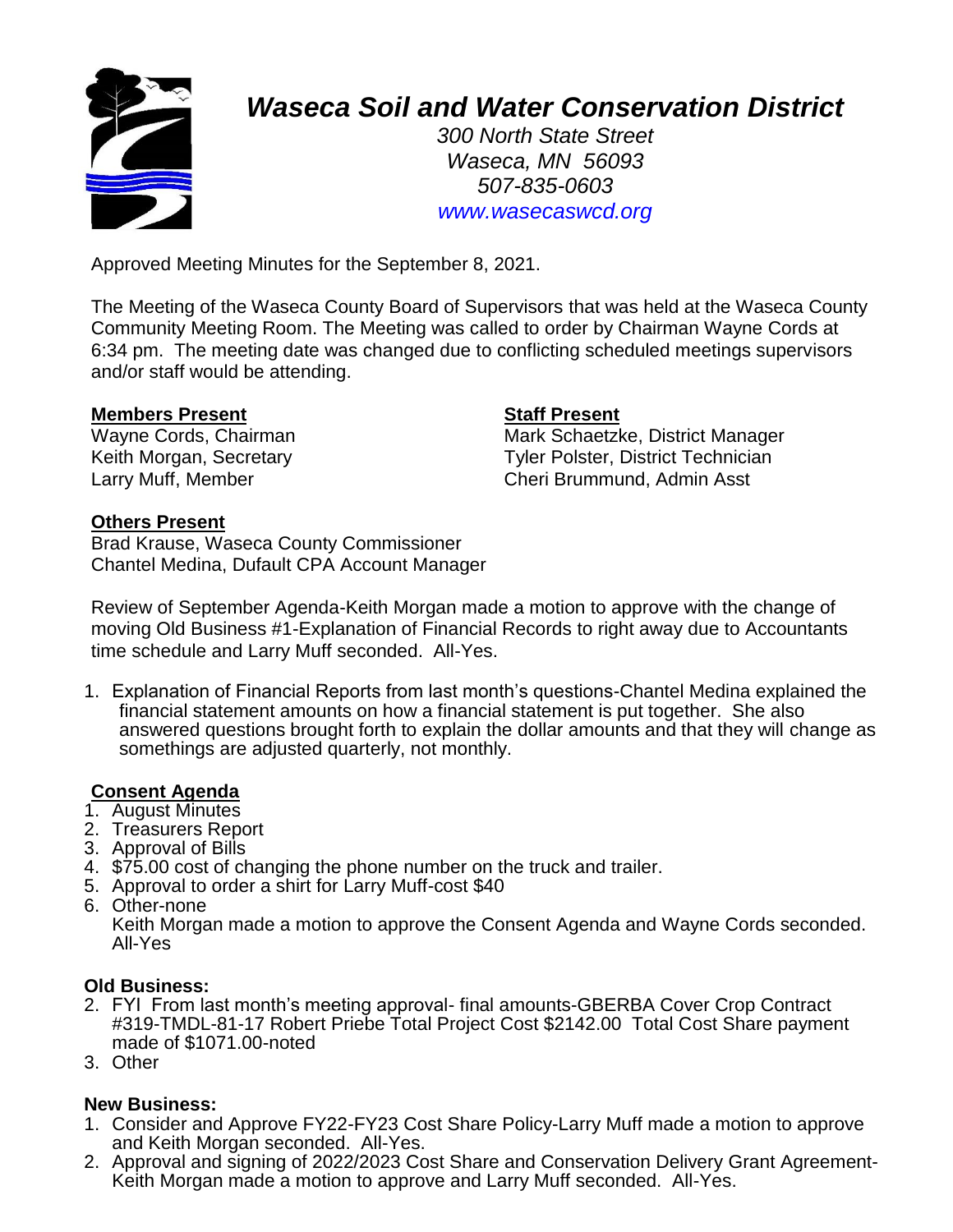3. Approval of Disbursement of Funds for Le Sueur 1W1P Grant:

| <b>Inv Date</b>  | Invoice #    | <b>Invoice Amount</b> | Check # | <b>Direct Grant</b><br>Charge | Partner                  |
|------------------|--------------|-----------------------|---------|-------------------------------|--------------------------|
| <b>July 2021</b> |              |                       |         |                               |                          |
| 8/5/2021         | 8-2021-FC    | 135.63                |         |                               | Freeborn County Env Serv |
| 8/6/2021         | 7-2021-WSWCD | 772.41                | None    | х                             | Waseca SWCD              |

Larry Muff made a motion to approve disbursement and Keith Morgan seconded. All-Yes

- 4. GBERBA Tech Asst Bill for CD19 \$14,560- Keith Morgan made a motion to approve and Larry Muff seconded. All-Yes.
- 5. Registration fee for Area VI meeting of \$19 per person-Keith made a motion to approve anyone that wanted to attend and Larry Muff seconded. All-Yes.
- 6. FYI 2022 Buffer Law Allocations-noted
- 7. Other-Road/Highway Signs-Larry Muff asked how information was coming in on them from other groups. Cheri Brummund said she has received just 2 responses so far and some of the organizations are no longer together. Tabled until more responses are acquired.

### **Supervisor/Meeting Reports:**

Larry Muff gave report on Le Sueur 1W1P Policy Meeting August 27 in Blue Earth he attended meeting Chuck Brandel. He mentioned that Chuck was very informational. He also mentioned that he is ready for the 1W1P Kickoff at St Olaf Lake Park.

#### **Agency Reports/Commissioners:**

Ciara Ahrens, NRCS Team Lead, reported on the 2 new NRCS Soil Conservationist hires for Waseca FO. She stated that there were no General CRP's approved for Waseca County. She will send Cheri Brummund the totals of contracts and dollars for all Waseca County Projects so it may added to the Newsletter.

Brad Krause, Waseca County Commissioner spoke of taking a boat tour of St Olaf Lake and that he flew over St Olaf and other areas of the County recently.

### **Staff Reports:**

Cheri Brummund reported that she has been working on the Website, Financial Information, and day to day duties.

Tyler Polster reported on the Emerald Ash Borer, Waseca County has not had any reports so far. He also stated that there are 3 or 4 Buffer Violations that are coming up on the 11 month limit, (Waseca County will be handling enforcement of those violations) and that he will be starting the next group this fall.

Mark highlighted some items on his printed report.

### **Adjourn:**

Larry Muff made a motion to adjourn the meeting and Keith Morgan seconded. All-Yes. The meeting was adjourned at 7:55 pm by Board Chairman, Wayne Cords.

### **Next Board Meeting: Thursday,** *October 14, 2021* **at 6:30 pm.**

### **Upcoming events:**

September 9-Soil Health Field Day-FarmAmerica 5-7 pm September 10-Virtual-GBERBA Policy Mtg 1:00 pm September 14-South Central TSA-Virtual 10:00 am September 16-Le Sueur 1W1P Kick Off Meeting 6:00 pm September 21-Area VI MASWCD Mtg at Turner Hall, New Ulm-9 am